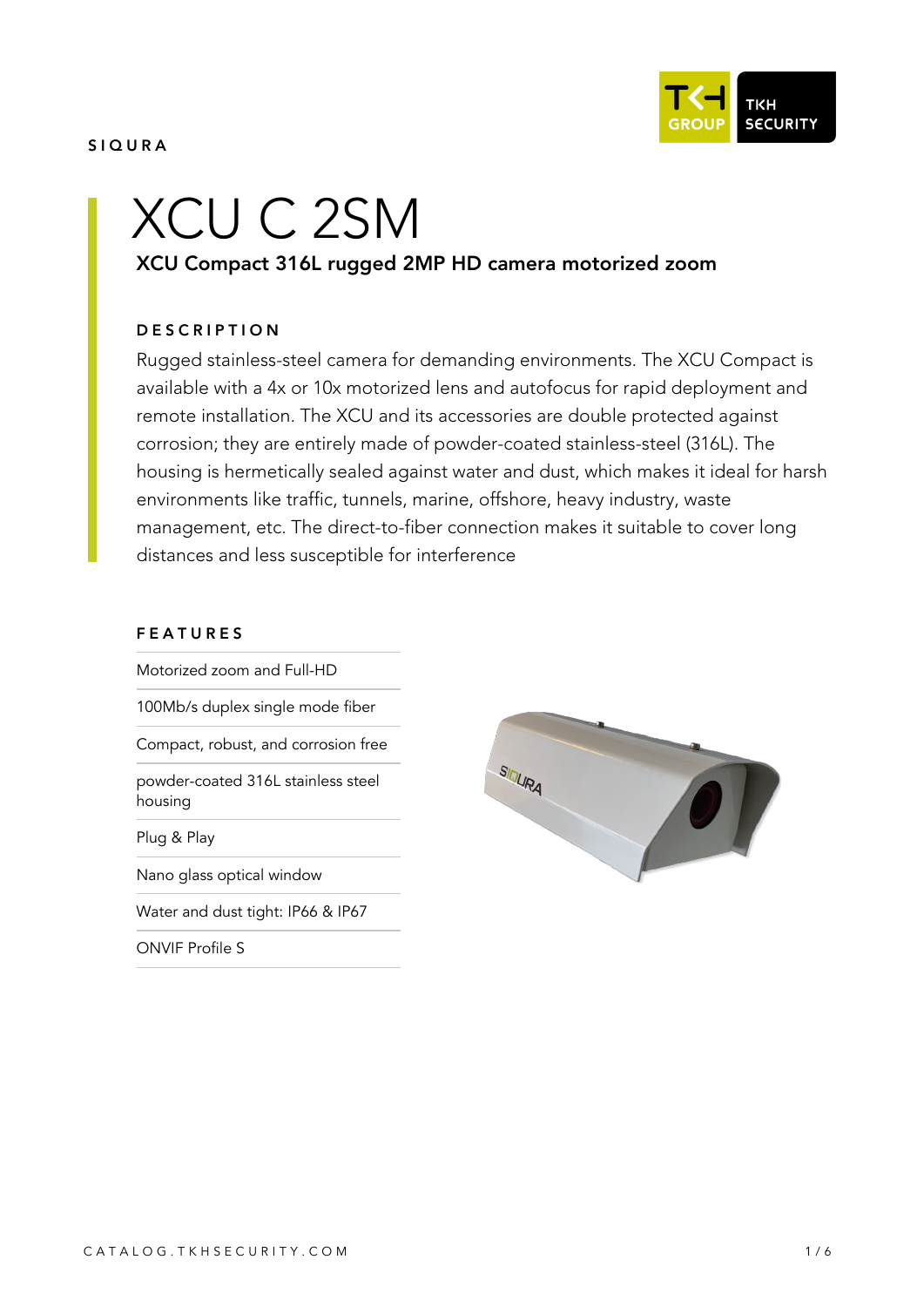

# **Description**

The XCU Compact Camera is designed to operate under the tough environmental conditions in traffic (tunnels) and marine (offshore) applications. The housing and brackets are made from high grade 316L stainless steel, powder-coated (RAL9016) for the best protection against corrosive substances and environments.

### *Plug & Play*

Installing and commissioning IP cameras is made easy with the XCU Compact. It slides into place on the XCU's versatile mounting accessories and is operational by connecting powered Ethernet . No need to open the unit; all connections can be prepared in advance.

### *Integrated 4x or 10x zoom Full-HD lens*

The XCU Compact is available with different motorized zoom lenses. The short range 2.8 mm to 12 mm (4x) or mid-range 5 mm to 50 mm (10x) optical zoom offers an ideal coverage of the scene for almost any camera position. Remote zoom and focus allows you to define and configure the field-of-view afterwards, without opening the camera. The ultra-low light performance makes this a versatile camera for a wide range of applications.

#### *Open standards*

Out of the box, the XCU Compact integrates with the common VMS systems. Being ONVIF Profile S compliant, the camera is supported by most video management systems. When needed, the camera can be controlled through a comprehensive HTTP API (Siqura Programming Interface). This specifically enables deployment in projects with custom requirements.

## *Multi-streaming and multicasting*

The XCU Compact has multi-streaming capabilities for simultaneous transmission of one or more H.264 streams combined with MJPEG. This guarantees interoperability with existing VMS systems. Multiple combinations of resolution and frame rate can be configured to satisfy different live-viewing and recording scenarios. In addition, multicasting is supported for complex, multi-user video networks.

#### *Image enhancements*

The XCU Compact has a full set of image enhancement tools on-board to improve the image for the actual application. The adjustable white balance and hue can compensate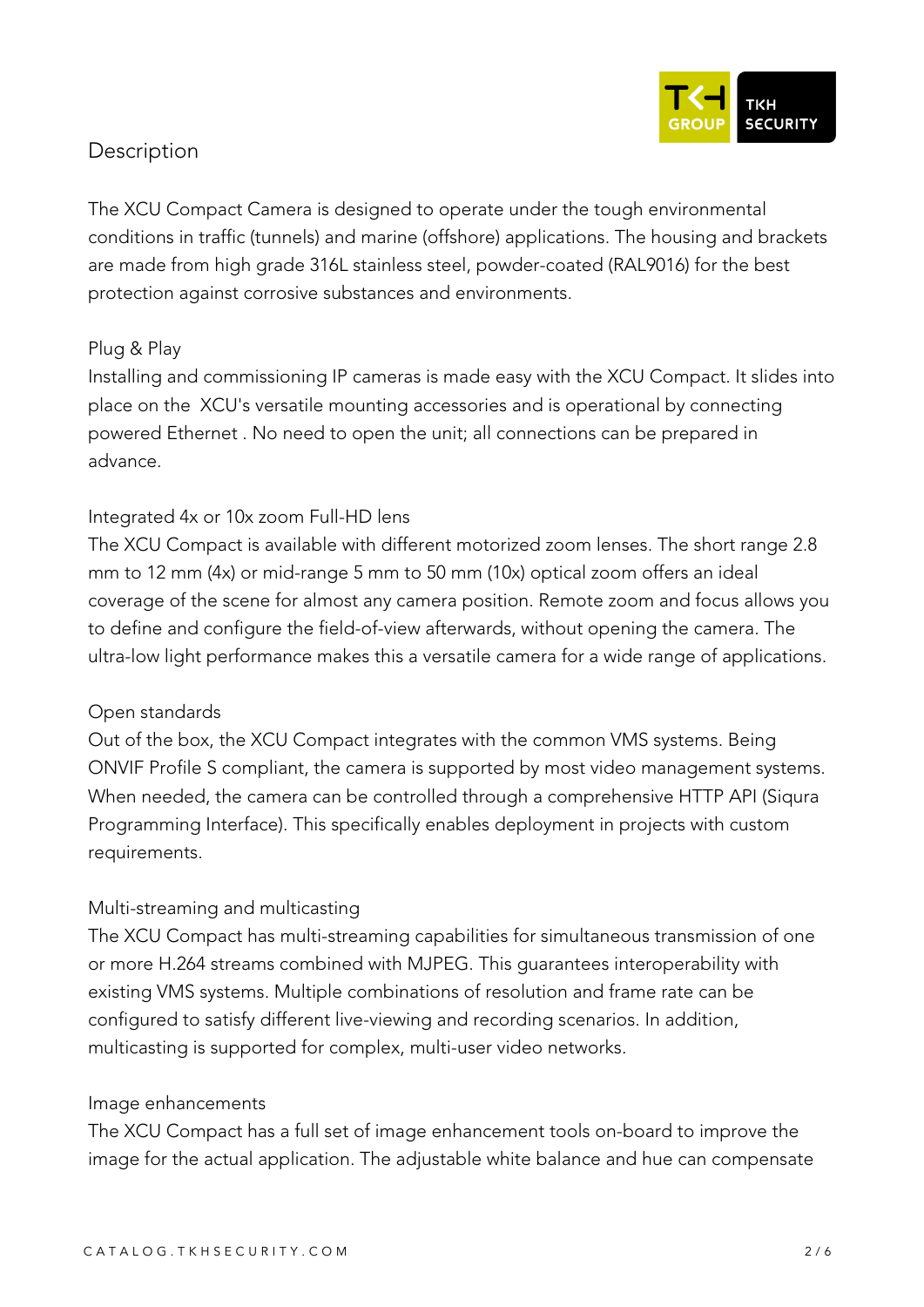

for varying lighting conditions. Back-light compensation and wide dynamic range functions enhance image quality in difficult lighting situations, ensuring quality pictures even in case of challenging scenes.

*Direct to fiber connection*

The XCU Compact 2SM is fitted with an Ethernet over fiber connection. With it it can span distances up to 30 km over duplex single mode fiber (OS1) without the problems of radio interference or power surges. On top of that fiber connections are hard to hack and therefor much more secure that CAT5 or CAT6 connections.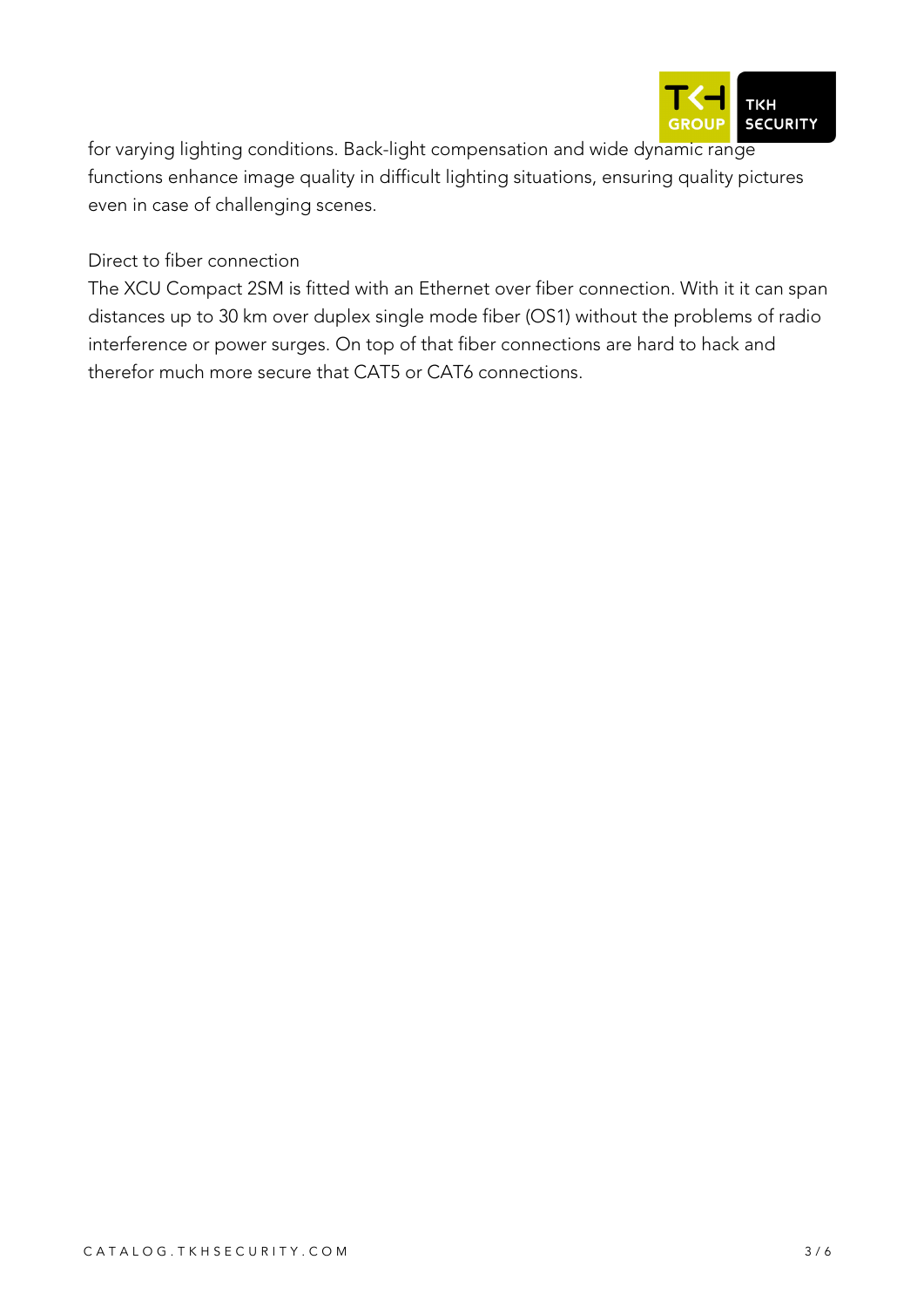

#### Camera housing

| 316L stainless steel                                        |                                     |
|-------------------------------------------------------------|-------------------------------------|
|                                                             |                                     |
| Powder coated (RAL9016)                                     |                                     |
| 316L powder coated (RAL9016)                                |                                     |
| Standard                                                    |                                     |
| IP66, IP67                                                  |                                     |
| <b>IK10</b>                                                 |                                     |
| MIL-STD-810, method 505.4 (p.4)                             |                                     |
| MIL-STD-810, method 516.5                                   |                                     |
| 10 Hz to 150 Hz, 0.5g, all 3 axes, 1 oct/min, 1 sweep       |                                     |
| -34 °C to +74 °C (-29 °F to 165 °F) - per Nema TS-2         |                                     |
| -30 °C to +55 °C (-22 °F to 131 °F)                         |                                     |
| -30 °C (-22 °F)                                             |                                     |
| 5% to 100%                                                  |                                     |
| +75 $\degree$ C, 24 hours                                   |                                     |
| $2.5 \text{ kg}$                                            |                                     |
|                                                             |                                     |
|                                                             |                                     |
| 10x zoom                                                    | 4x zoom                             |
| 1/3 "Progressive scan CMOS                                  | 1/2.8" progressive scan CMOS        |
| 1920(H) x 1080(V), 2.1Mp                                    | 1920(H) x 1080(V), 2.1Mp            |
| 0.02 lux color, 0.005 lux B/W f/1.6                         | 0.02 lux color; 0.005 lux B/W f/1.4 |
| 5.1 to 51 mm                                                | 2.8 to 12 mm                        |
| 54° (W) to 4.9°(T)                                          | 105° (W) to 33° (T)                 |
| motorized zoom                                              | motorized varifocal                 |
| 120dB                                                       |                                     |
| 1/25 - 1/30,000 s                                           |                                     |
| BLC, HLC, auto/manual white balance, noise reduction, defog |                                     |
| Yes (10x zoom only)                                         |                                     |
| Auto/Manual/Iris priority/shutter priority                  |                                     |
| Auto/Manual                                                 |                                     |
| Auto, manual, push-to-focus                                 |                                     |
|                                                             |                                     |
|                                                             |                                     |
| 2x                                                          |                                     |
| 16:9, 16:10, 5:4, 4:3 (cropped, no scaling)                 |                                     |
| H.264 BP/MP/HP (H.264/MPEG-4 AVC), MJPEG                    |                                     |
| 1920x1080; 1280x1024; 1280x720; 720x576; 704x576; 640x480;  |                                     |
| 480x576, 352x576; 704x288; 352x288; 320x240, 176x144        |                                     |
| Variable bit rate (VBR)                                     |                                     |
| Up to 6Mb/s                                                 |                                     |
| 125 ms                                                      |                                     |
| Up to 20 (RTSP) per input                                   |                                     |
|                                                             |                                     |

Total output data rate (max) 50Mb/s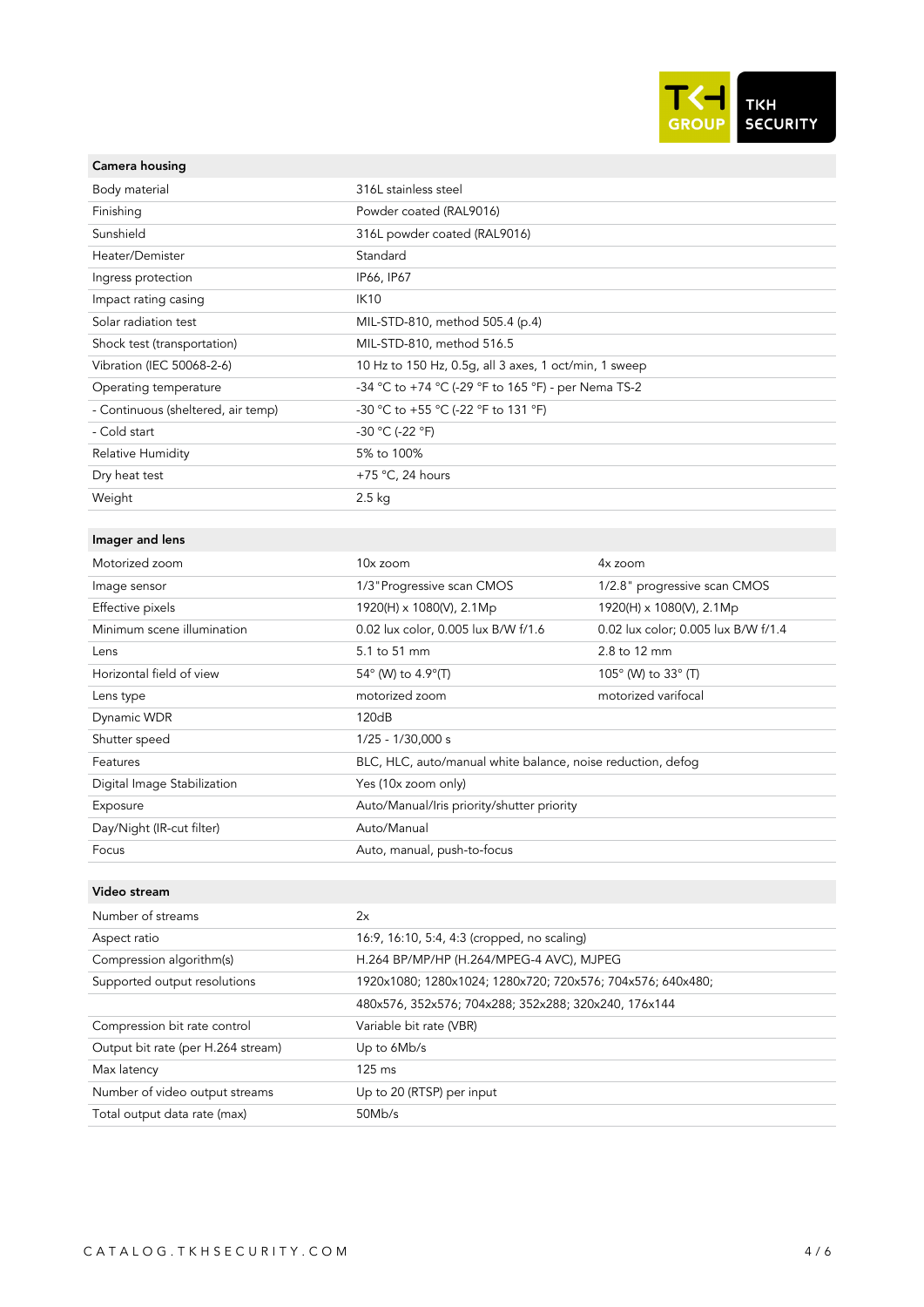# Specs



#### Video stream

Video overlay 3x Text, 1x bitmap (BMP, GIF) in both optical and thermal image

# Electrical Supply voltage 24 Vac 50/60 Hz or 24 Vdc (Galvanic isolated) Max. power consumption 10x zoom 4x zoom 4x zoom 9 W heater off; 12 W heater on 12 W heater off; 15 W heater on Power connector 3-pin 7/8" Conec Network connector IP67 dual LC (Conec) Network Interface(s) 100 Mb duplex singlemode Ethernet, Dual LC, 30 km Protocols IPv4, TCP/IP, UDP, RTP, RTSP, HTTP, HTTPS, ICMP, FTP, SMTP, DHCP, UPnP, IEEE 802.1x, IGMP, SNMP, QoS, ONVIF, TLS1.2, NTCIP-1205 Password levels **Password Levels Password Levels** Supported browsers Internet Explorer (9.0+), Chrome, Firefox, Safari User accounts 20 Ordering information XCU-C M04-2SM XCU Compact rugged low-light HD camera 4x motorized 4-12,2SM XCU-C M10-2SM XCU Compact low-light HD camera 10x, 5-50, 2SM Mounting accessories XCUWM01 XCU 316L Wall/Pole mount with swivel, RAL9016 XCUCM01 XCU 316L Rugged ceiling mount, RAL9016 XCUSW01 XCU 316L Swivel mount (swivel only), RAL9016 Cable connectors XCUCNC-PWR01 XCU IP67 power connector straight, cable part (included) XCUCNC-2SM XCU IP67 SM fiber connector straight, cable part (included)